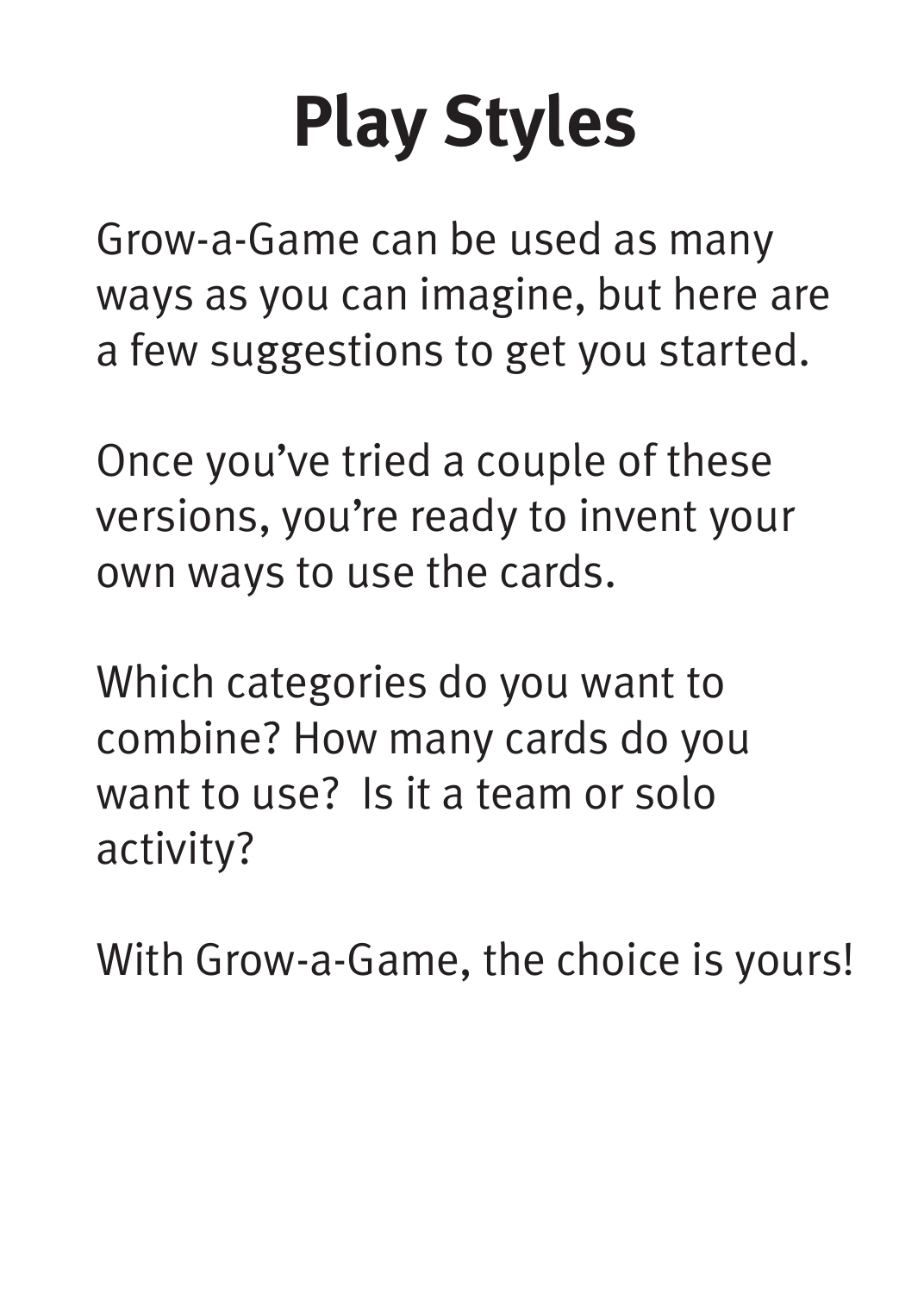# **Card Types**

Hello designers! This deck has four card types:

**Challenges**: There are problems in your neighborhood and around the world to express in games. **Games**: Your favorite video games are on these cards. Use them as launch pads for your own designs. **Values**: Our most treasured ideas and beliefs are our values. Make games that express these ideas. **Verbs**: These cards have actions on them, things that the players will do in the game.

Every card category has blank wild cards for you to customize the deck.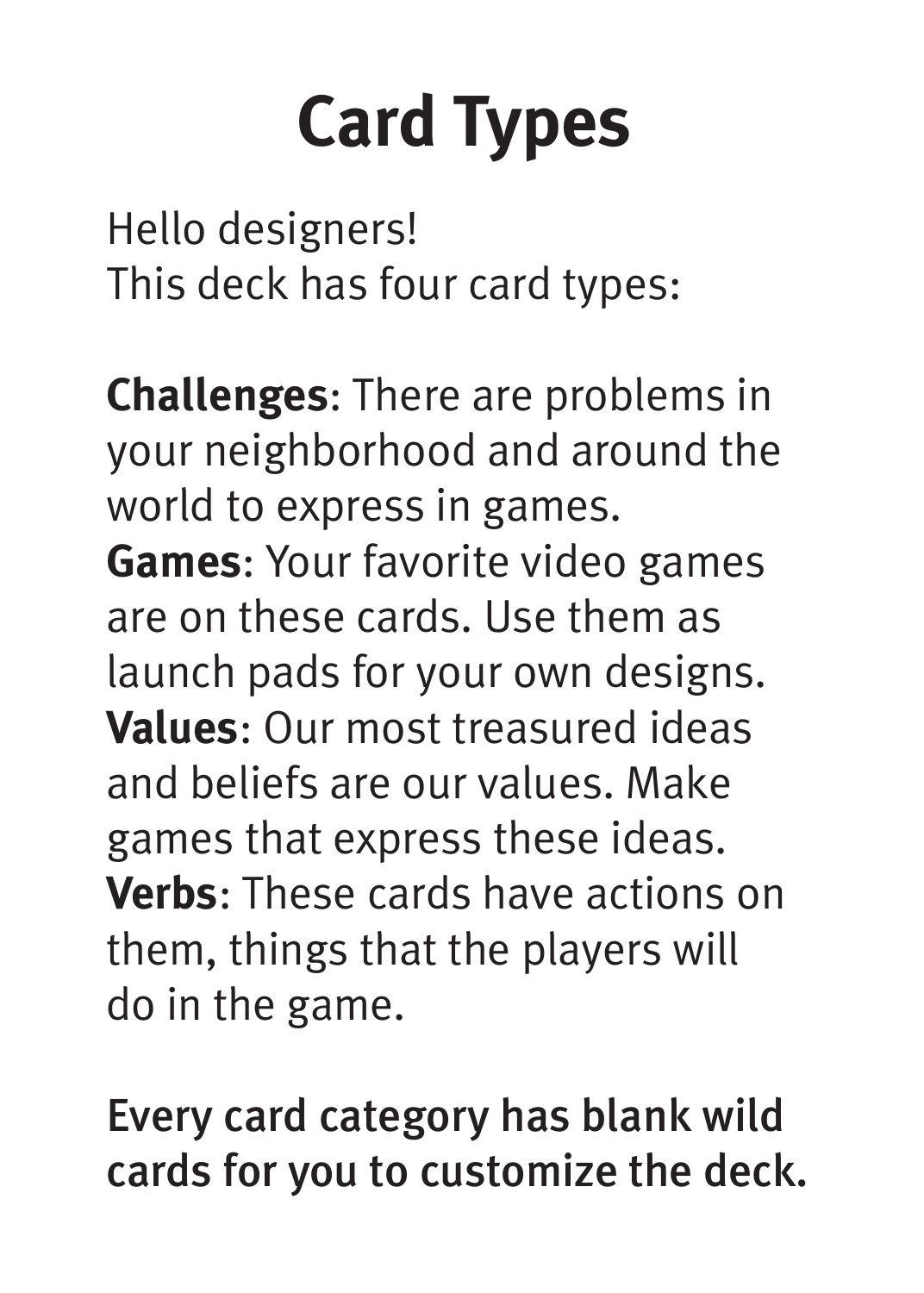### Play Style **Challenge Problem** 3-6 players 20-40 minutes

- 1. Separately shuffle the orange challenges cards, then the pink games cards.
- 2. Each player or team draws one card from each of these sets.
- 3. Brainstorm for 10 minutes. Each player or team develops a game about the challenge on the pink game card drawn.
- 4. When time's up, each player or group pitches the game idea.

May the wildest idea win!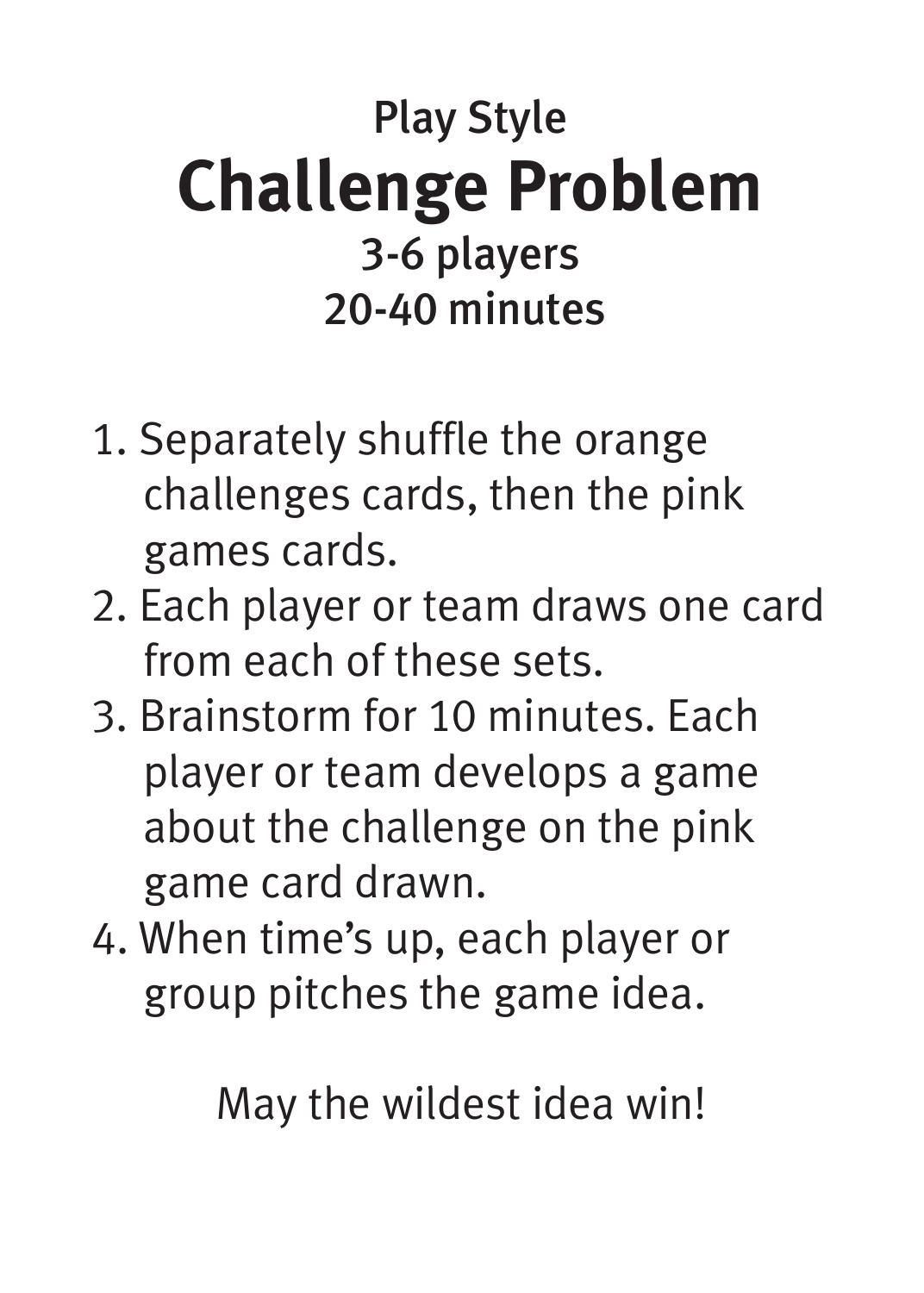### Play Style **Game for Good** 3-8 players 20-40 minutes

- 1. Separately shuffle the blue values set and the pink games set.
- 2. Each player or team draws one card from each of these sets.
- 3. Brainstorm for 10 minutes. Each team develops a game idea that changes the game on the pink card so that it expresses the value on the blue card.
- 4. When time's up, each player or group pitches the game idea. Vote on 'em!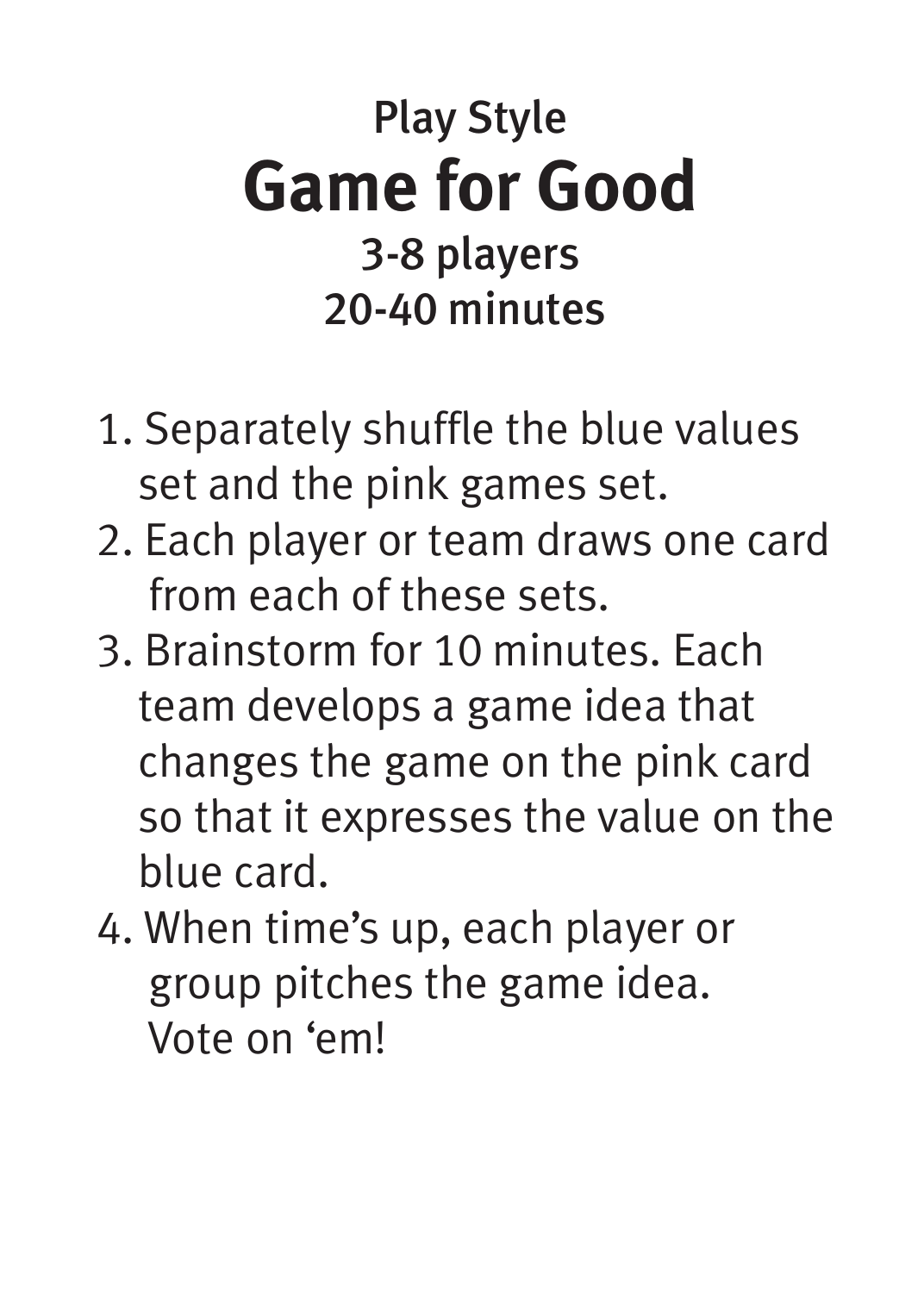### Play Style **Game Sandwich** 3-8 players 30-60 minutes

- 1. Separately shuffle the blue values cards, the pink games cards, and the green cards.
- 2. Each player or team draws one card from each of these sets.
- 3. Brainstorm for 10 minutes. Each team develops a game idea that changes the game on the pink card so that it uses the verb on the green card and the value on the blue card.
- 4. When time runs out, a member from each group presents the design.